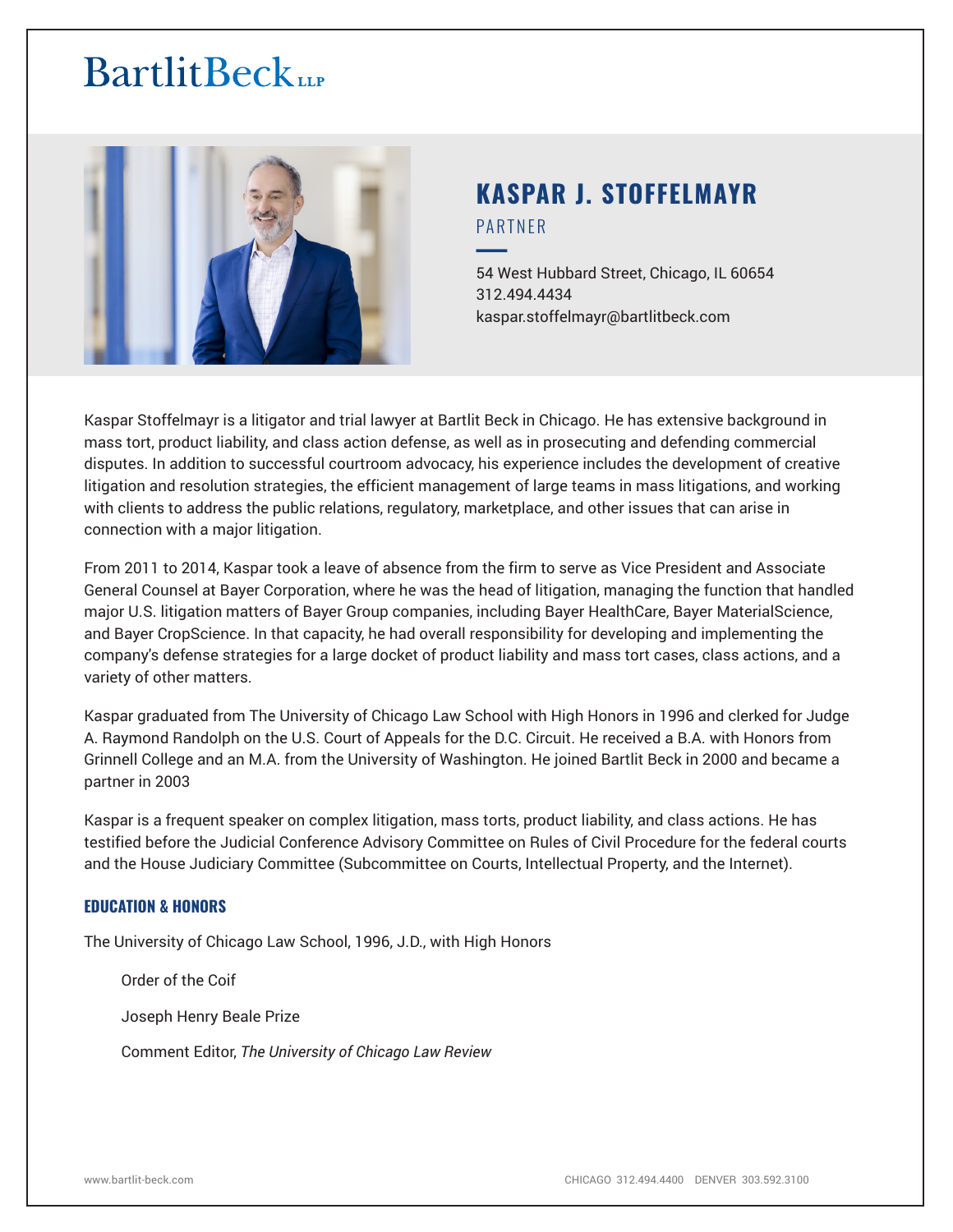# **BartlitBeck**

KASPAR J. STOFFELMAYR

University of Washington, 1993, M.A.

Grinnell College, 1991, B.A., with Honors

*Phi Beta Kappa*

# **CLERKSHIPS**

Honorable A. Raymond Randolph, U.S. Court of Appeals for the District of Columbia Circuit, 1996-1997

# **AWARDS & RECOGNITION**

Ranked by Chambers USA as one of the leading Products Liability lawyers in the United States (2021)

# **ADMISSIONS**

Illinois

Pennsylvania

Colorado (inactive)

# **REPRESENTATIVE MATTERS**

#### *Opioids Litigation*

Lead counsel and trial counsel for Walgreens in nationwide litigation relating to the distribution and sale of prescription opioid medications, including over 2,500 cases brought by states, cities, counties, tribes, and private parties seeking recovery in connection with the opioid abuse crisis. MDL in the Northern District of Ohio and a large number of related cases pending in other state and federal courts. Liaison counsel for all chain pharmacy defendants in the MDL.

# *Confidential Pharmaceutical Industry Arbitration*

Lead counsel and trial counsel for a major pharmaceutical company in the confidential arbitration of a commercial dispute with another large pharmaceutical manufacturer. Case won.

# *YAZ/Yasmin Product Liability Litigation*

Lead counsel for Bayer in nationwide product liability litigation alleging personal injuries caused by the oral contraceptives YAZ and Yasmin. MDL in the Southern District of Illinois and large coordinated state-court proceedings in California, New Jersey, and Pennsylvania. No adverse judgments among approximately 20,000 lawsuits and claims resolved on motions to dismiss or summary judgment, voluntary dismissals, and settlements.

#### *Xarelto Product Liability Litigation*

Represented Bayer in lawsuits alleging personal injuries caused by the novel oral anticoagulant Xarelto.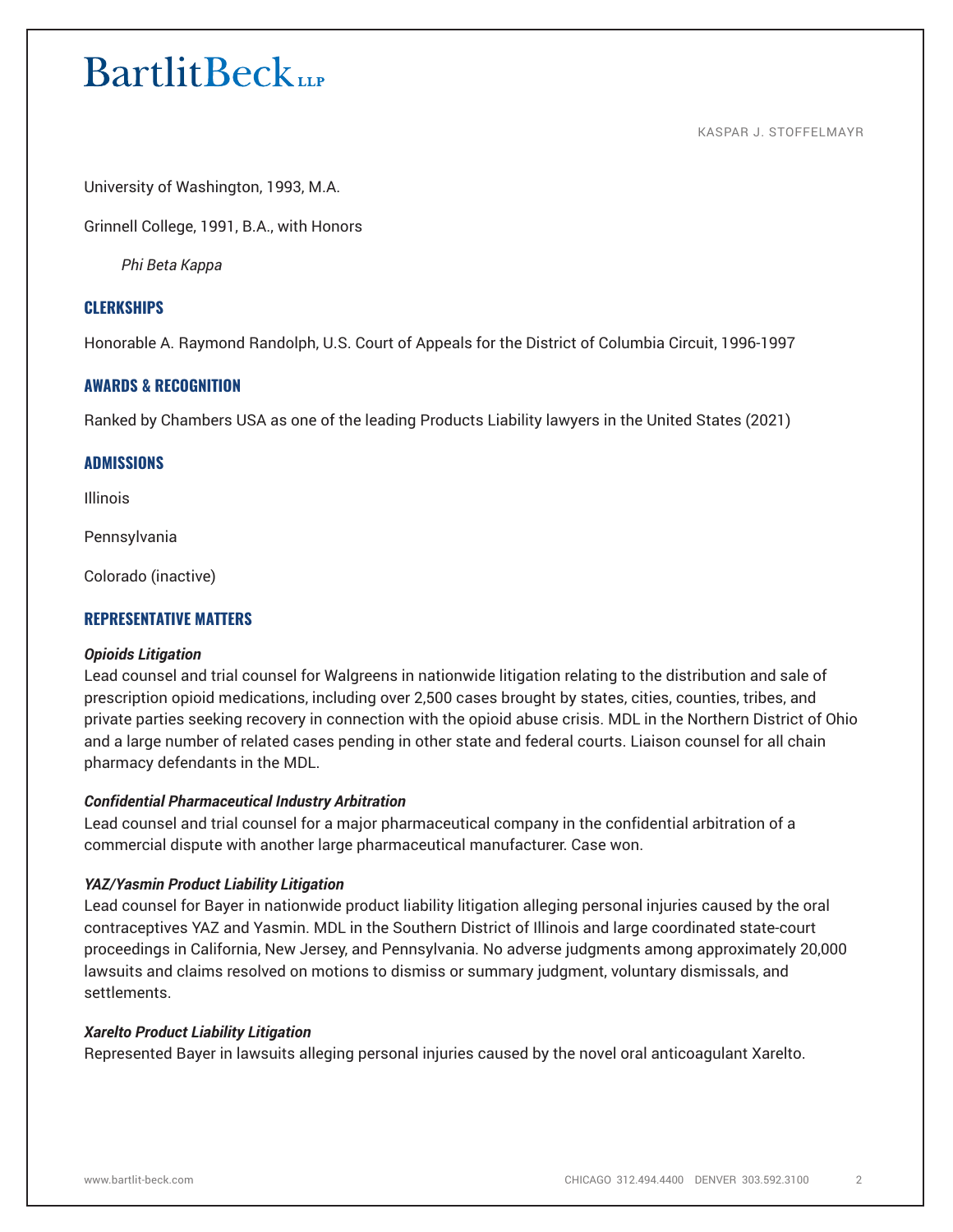# **BartlitBeck**

### *Confidential Telecommunications Arbitration*

Lead counsel and trial counsel for a major cable company in the confidential arbitration of a contract dispute with an internet technology vendor. Case won.

#### *Combination Aspirin Products Litigation*

National counsel for Bayer in multidistrict class action litigation involving sales of combination aspirin products. MDL in the Eastern District of New York. Litigation settled.

#### *Bayer HealthCare v. Abbott*

#### *Bayer HealthCare v. Centocor Ortho Biotech*

Represented Bayer in patent litigation in the District of Massachusetts relating to human anti-TNF alpha antibodies, Abbott's Humira medication, and Centocor's Simponi medication. Cases settled.

#### *Teflon Product Liability Litigation*

National counsel for DuPont in an MDL in the Southern District of Iowa including numerous purported class actions brought by consumers who purchased cookware made with Teflon non-stick coatings. Cases dismissed.

#### *Factor VIII and IX Blood Products Litigation*

National counsel for Bayer in worldwide product liability litigation alleging infection with HIV and hepatitis C from plasma derivatives used to treat hemophilia. MDL in the Northern District of Illinois and counterpart litigation in multiple foreign countries. Cases dismissed or settled.

#### *PPC v. Arris International*

Trial counsel for Arris in patent litigation in Colorado and Wisconsin regarding coaxial cable connectors. Jury trial in Madison, Wisconsin. Cases settled following a jury verdict for PPC on some issues and the grant of a new trial to Arris on others.

#### *C&W Fabricators v. Meriwether Capital*

Trial counsel for the buyers of a business in an arbitration against the sellers regarding indemnification for warranty obligations. Case won.

#### *People v. Filliung*

Trial counsel in the first-degree murder trial in Cook County, Illinois, of a defendant with a history of mental illness. Obtained a verdict of not guilty.

#### *SWANCC v. U.S. Army Corps of Engineers*

Represented the Solid Waste Agency of Northern Cook County in a United States Supreme Court challenge to the scope of the Clean Water Act. Judgment reversed.

#### *Neder v. United States*

Represented a criminal defendant challenging his convictions on fraud and RICO charges in the United States Supreme Court. Judgment reversed in part.